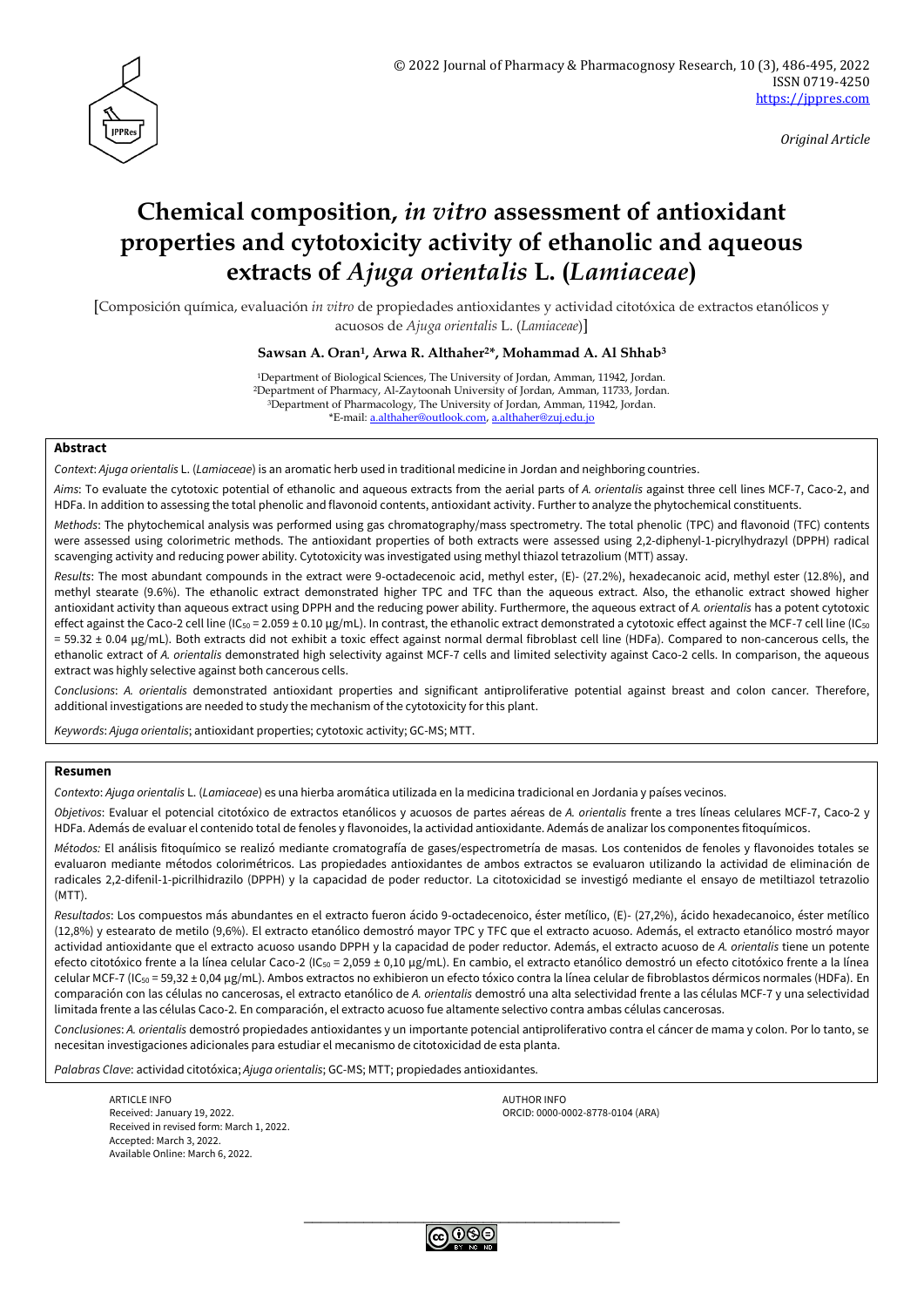**Abbreviations:** DPPH: 2,2-diphenyl-1-picrylhydrazyl-hydrated; ATCC: American Type Culture Collection; MCF-7: Breast adenocarcinoma; Caco-2: Colorectal adenocarcinoma; HDFa: Primary dermal fibroblast normal cells; DMEM: Dulbecco's Modified Eagle Medium; RPMI: Gibco Roswell Park Memorial Institute (RPMI) 1640 Medium; DMSO: Dimethyl sulfoxide; FBS: Heat-inactivated fetal bovine serum; PBS: Phosphate buffer saline; EDTA: ethylene diamine tetraacetic acid; MTT: (3-(4,5-dimethylthiazol-2w-yl)-2,5-diphenyl tetrazolium bromide).

# **INTRODUCTION**

Despite the many benefits of modern synthetic drugs, people still prefer natural herbs to synthetic drugs (Yuan et al., 2016). Due to various valuable components in different plants, many biologically active secondary metabolites in various plant species exhibit pharmacological effects such as lessening the risk of diseases induced by reactive oxygen species (ROS) (Zilani et al., 2017) via diverse mechanisms of action like scavenging free radicals, quenching ROS, hindering oxidative enzymes (Pisoschi and Pop, 2015), as well as they exhibit antibacterial, antifungal, anti-inflammatory, anticancer, and antioxidant properties (Konappa et al., 2020; Sunoqrot et al., 2021).

Alkaloids, flavonoids, tannins, glycosides, saponins, volatile oils, phenolic compounds, steroids, and other phytochemical elements contribute to medicinal plants' therapeutic potential (Tungmunnithum et al., 2018). Many anti-cancer drugs, such as colchicine, vincristine, vinblastine, and paclitaxel, are derived from medicinal plants in some form (Lichota and Gwozdzinski, 2018).

Medicinal plants account for about 20% of Jordan's total flora (Oran and Al-Eisawi, 1998). Several of them have been used in traditional medicine and the pharmaceutical industry (Afifi and Abu-Irmaileh, 2000). Although many herbal remedies have a well-known composition and certain biological effects, some of them are still used solely on the basis of traditional medicine, with no validation of their safety and efficacy.

The investigation of medicinal plants used in folk medicine may result in novel herbal formulations with significant biological activities. Because of their considerable pharmacological effects, natural compounds are effectively used to create new phytomedicines.

*Ajuga orientalis* L. (also known as Eastern bugle) belongs to the *Lamiaceae* family. It is an annual herbaceous flowering plant with opposite leaves that grows 20 to 40 cm tall. In Jordan, it is distributed in humid areas such as Ajloun, Salt, Amman, and Karak (Oran and Al-Eisawi, 1998). *A. orientalis* is a plant that has medicinal properties. It is used in folk medicine worldwide to treat rheumatism, gout, asthma, diabetes, malaria, and gastrointestinal disorders (Sajjadi and Ghannadi, 2004; Cocquyt et al., 2011). *A. orientalis* has antibacterial, antitumor, antioxidant, and antiinflammatory properties (Gautam et al., 2011; Zengin et al., 2018). The potential antioxidant and cytotoxic activity of the *A. orientalis* may contribute to better therapeutic outcomes compared to the administration of synthetic anticancer drugs.

In Jordan, there is not enough data on the biological activities for *A. orientalis*. Therefore, this study aims to screen the phytochemical constituents and to investigate the antioxidant capacity and potential antiproliferative activity of the ethanolic and aqueous extracts of *A. orientalis* against human breast adenocarcinoma (MCF-7), colorectal adenocarcinoma (Caco-2), as well as normal dermal fibroblast cell line (HDFa). In addition to determining the content of phenols and flavonoids.

# **MATERIAL AND METHODS**

# **Chemicals**

Folin-Ciocalteu phenol reagent, ascorbic acid, HPLC grade methanol, quercetin, gallic acid were obtained from (Merck Co, Darmstadt, Germany), 2,2 diphenyl-1-picrylhydrazyl (DPPH) was purchased from (Sigma Chemical Co, St. Louis, MO, USA). Other solvents and reagents in this study were purchased from commercial sellers and were dealt with by standard methods before use.

# **Plant material collection**

The aerial parts of *Ajuga orientalis* were collected from Ajloun county (Northern of Jordan) at GPS (31.9494964, 35.9342189) in April 2021. The plant materials have been taxonomically identified by Prof. Sawsan Oran, Department of Biological Sciences, University of Jordan. Voucher specimens (voucher no. AO-012) of the collected plants were deposited at the herbarium of the Department of the Biological Sciences, University of Jordan, Amman.

# **Preparation of ethanolic and aqueous extracts**

The aerial parts of *A. orientalis* were air-dried at room temperature in the dark for approximately five weeks, then ground to a fine powder. Ten grams of the milled aerial parts were soaked in the 100 mL of the solvent  $(10:1 \text{ y/w ratio})$  for extract preparation: distilled water and ethanol (absolute). For ethanolic and aqueous extracts, the suspensions were placed at 20°C, under frequent agitation for 72 h. Afterward, the extracts were filtered through Whitman No. 1 filter paper, and the solvents were evaporated using a rotary evaporator under reduced pressure. Then the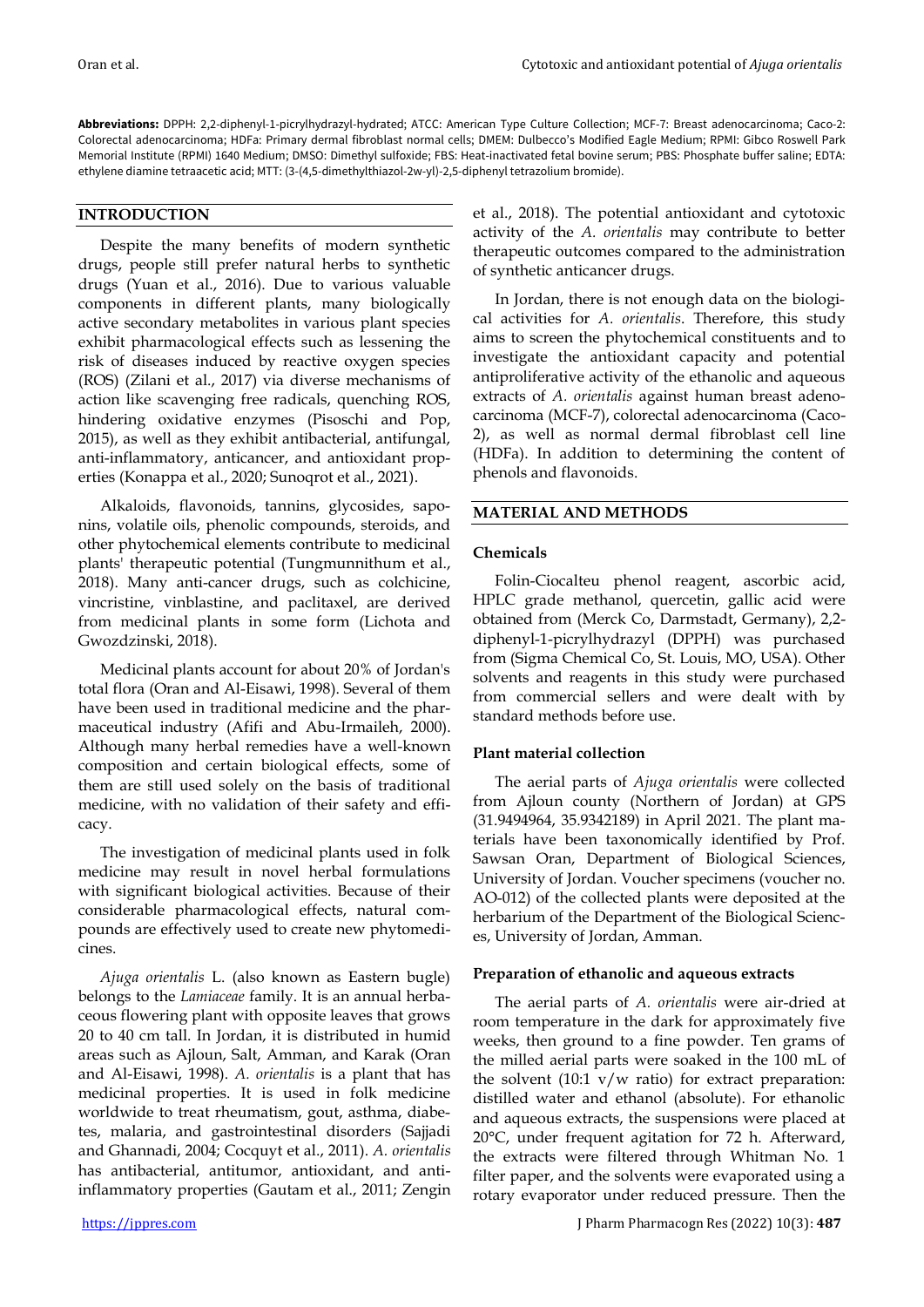crude extract was formed and stored at −20°C in an airtight container for later analysis (Freshet et al., 2017). The ethanolic extract obtained was 2.5 g, and the percentage yield was 0.25% compared to the aqueous extract was 1.2 g, and the percentage yield was 0.12%.

## **Gas chromatography/mass spectrometry (GC/MS) analysis**

The phytochemical investigation of *A. orientalis* was performed on GC-MS equipment (Shimadzu QP 2010, USA) linked to Shimadzu 2010 mass spectrometer system, operating in electron impact mode at 70 eV. Experimental conditions of the GC-MS system were as follows: DP-5 capillary standard non-polar column, dimension: 30 m, ID: 0.25 mm, Film thickness: 0.25 μm. The flow rate of the mobile phase (carrier gas: He) was set at 1.0 mL/min, and an injection volume of 1 μL (1 g of powdered sample dissolved in 5 mL methanol) was employed in splitless mode at injection temperature 280ºC. The oven's temperature was programmed at 45°C for 1 min then raised to 300°C at 15°C/min. The total running time for the sample was 30 min at a range of  $50-550$  m/z. The chemical constituents of the plant sample were identified by comparing the retention indices and mass spectra with those in the NIST17-1 library website. The relative proportion of each component in the extract was computed by comparing the average peak area of each component in the extract to the total areas.

# **Total flavonoid content (TFC)**

The total flavonoid content in the ethanolic and aqueous extracts of *A. orientalis* aerial parts was determined using Benslama et al. (2017). Briefly, 500 μL of AlCl<sup>3</sup> (2% in methanol) was mixed with 500 μL of each extract (1 mg/1 mL methanol). Quercetin (1 mg quercetin/1 mL methanol) was made in a series of standard concentrations (0-100 µg/mL) and used as a standard. Methanol was used as blank. All reaction mixtures were then incubated for 10 min at room temperature, protected from the light. The absorbance was measured at 430 nm using a UV-vis spectrophotometer. The samples were measured in triplicate. The results were represented as mg quercetin equivalents (QE) per mg extract.

# **Total phenolic content (TPC)**

TPC of *A. orientalis* ethanolic and aqueous extracts was determined using the Folin-Ciocalteu method as described by Tambe and Bhambar (2014). Gallic acid  $(0-100 \mu g/mL)$  was used as standard. Briefly, 1 mL of each extract (1 mg/mL) dissolved in ethanol was mixed with 1 mL of Folin-Ciocalteu reagent. The mix-

ture was allowed to stand at room temperature for 5 min. Then, 10 mL of 7%  $(w/v)$  sodium carbonate  $(Na<sub>2</sub>CO<sub>3</sub>)$  was added to the mixture, followed by the addition of 13 mL distilled water and mixed gently. After standing at room temperature for 90 min, the absorbance was read at 760 nm using a UV-vis spectrophotometer. Ethanol was used as blank. The results were expressed as mg gallic acid equivalent (GAE)/ g of extract. All samples were measured in triplicate.

## **Antioxidant activity**

## *DPPH free radical scavenging capacity*

The assessment of antiradical capacity of ethanolic extract *A. orientalis* was performed according to Chen et al. (2016) using 2,2-diphenyl-1-picrylhydrazylhydrated (DPPH) assay. The antioxidant capacity was expressed as  $IC_{50}$  ( $\mu$ g/mL). Ascorbic acid was used as positive control (10-100 µg/mL). One milliliter of DPPH solution (0.1 mM, in ethanol) was combined with 1 mL of each extract at different concentrations (10-100 μg/mL). The reaction mixture was shaken and incubated in the dark at room temperature for 30 min, and the absorbance was measured at 517 nm against the blank (ethanol) using a spectrophotometer. All samples were measured in triplicate. The percentage inhibition of the DPPH radical by the ethanolic and aqueous extract was calculated based on the equation [1]:

$$
\text{DPPH scanning capacity } (\%) = \frac{A \text{ blank} - A \text{ sample}}{A \text{ blank}} \times 100 \qquad [1]
$$
\n
$$
\text{Where A: absorbance}
$$

The IC<sub>50</sub> value was calculated to determine the concentration of the plant extract needed to inhibit 50% of DPPH radical.

## *Reducing power ability*

The reducing power ability of both extracts of *A. orientalis* was estimated using the method described by Althaher et al. (2020). One milliliter of each concentration of each plant extract  $(10-1000 \mu g/mL)$  was mixed with 2.5 mL of phosphate buffer (0.2 M, pH 6.6) and 2.5 mL of 1% potassium ferricyanide. The reaction mixture was promptly cooled, mixed with 2.5 mL of 10% trichloroacetic acid (TCA), and centrifuged at 3000 rpm for 10 min after incubation at 50°C for 20 minutes. After that, 2.5 mL of supernatant was mixed well with 2.5 mL of distilled water and 0.5 mL of 0.1% ferric chloride before being allowed to stand for 10 min. A visible/UV spectrophotometer was used to evaluate the mixture's absorbance at 700 nm against a blank (phosphate buffer at pH 6.6). The experiment was carried out three times, and the results were expressed as mean (IC<sub>50</sub>  $\mu$ g/mL)  $\pm$  SEM. The reducing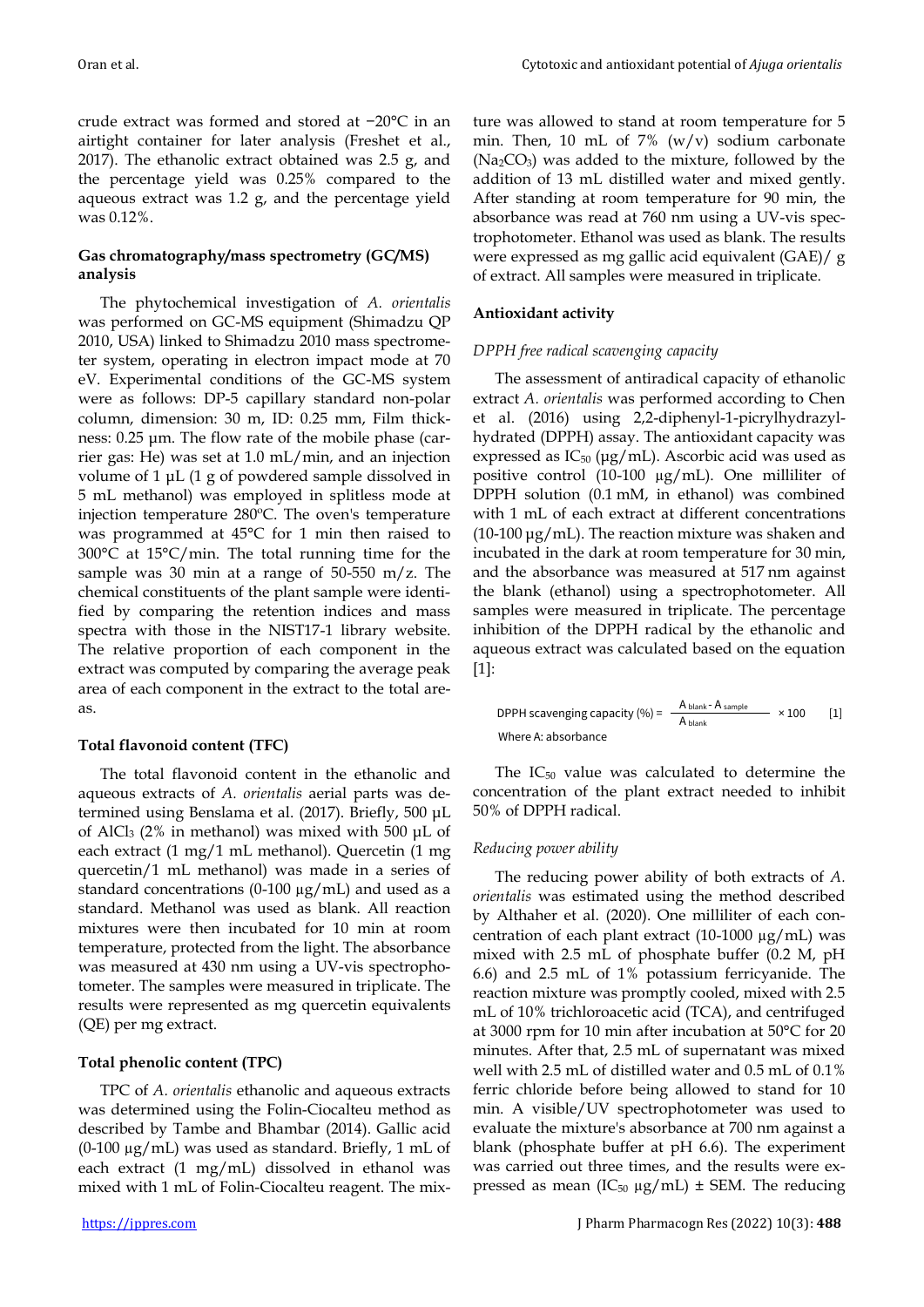power of the ethanolic and aqueous extracts of *A. orientalis* was also compared to that of ascorbic acid (standard).

# **Cell culture**

Human breast adenocarcinoma carcinoma MCF-7 (ATCC® HTB-22, breast adenocarcinoma), Caco-2 (ATCC® HTB-37, colorectal adenocarcinoma), and Primary Dermal Fibroblast Normal cells (ATCC® PCS-201-012, HDFa, normal from skin) cells were obtained from the American Type Culture Collection (ATCC) (Rockville, MD, USA). The cells were grown in a vented cell culture flask as an attached monolayer in commercially defined Gibco Roswell Park Memorial Institute (RPMI) 1640 Medium (Euroclone, Italy) (for MCF-7) and Dulbecco's modified eagle medium (DMEM) (Euroclone, Italy) for Caco-2 and fibroblast cells, all media were supplemented with  $10\%$  (v/v) fetal bovine serum (FBS, Biowest, South America), 1%  $(v/v)$  penicillin-streptomycin (Euroclone, Italy), and  $1\%$  (v/v) L-glutamine (Euroclone, Italy). The cells were incubated at  $37^{\circ}$ C in a 5% CO<sub>2</sub> atmosphere with 95% humidity. The cells were handled in sterile conditions under a class II biological safety cabinet, using commercially pre-sterilized and disposable equipment. Upon reaching 80% confluence, the old medium was aspirated, and the surface of the cell culture flask (SPL, Korea) was washed with 1× phosphate buffer saline PBS (Euroclone, Italy). Then, the cells were detached from the flask surface by using 1× trypsin/ ethylene diamine tetraacetic acid (EDTA) (PAN, Germany) after an incubation period of 5 min. Consequently, trypsin was neutralized with FBS supplemented media to deactivate its action. The cell suspension was then passed into new culture flasks or separated for further experiments (Belkacem et al., 2021; Althaher et al., 2022).

## **Cell viability and counting**

The number of viable cells was counted using the trypan blue dye exclusion staining assay. One hundred microliter aliquot of cells was taken and diluted with 100 µL of trypan blue (Sigma, USA) in a 1:1 ratio. Furthermore, the mixture was then loaded onto a hemocytometer and examined under an inverted light microscope (Leica, USA).

## **Cell proliferation assay (MTT)**

The CellTiter 96® Non-Radioactive Cell Proliferation Assay Kit® (MTT) (Promega, Madison, USA) was proceeded according to the manufacturer's instructions to assess the ani-proliferative activity of ethanolic and aqueous extracts of *A. orientalis* and doxorubicin (Adriamycin, USA). It is a colorimetric, nonradioactive, and fast test that reduces 3-(4,5-dimethylthiazol-2-yl)-2,5-diphenyltetrazolium bromide (MTT), the reduction of yellow MTT substrate to insoluble purple formazan by the mitochondrial enzymes in a viable cell. Then spectrophotometry was used to quantify the intensity of the color resulting by dissolving the formed crystals via the solubilization solution supported with the kit. Approximately  $7 \times 10^3$ cells were seeded into each well of tissue culture treated 96-well plate (SPL, Korea) in triplicate in plain medium and incubated for 24 h at 37°C; then, the media were aspirated from the wells. Afterward, the cells were treated with ethanolic and aqueous extracts of *A. orientalis* separately in serial dilutions as the following (1.56, 3.125, 6.25, 12.5, 25, 50, and 100  $\mu$ g/mL in DMSO) at a volume of 100  $\mu$ L per well. Media with 0.02% DMSO was used as a negative control, while doxorubicin (standard anticancer drug)  $(0.05-100 \mu g/mL)$  was used as a positive control (Jarrar et al., 2020). After 72 h of incubation, the old media was aspirated, then 15 μL of MTT reagent was added to 100 μL of new media added to each well. The plate was kept in an incubator for 4 h; then, 100 µL of solubilizing/stop solution was added to each well. An hour later, the absorbance was measured using a 96-well plate reader (Biotek Elx808, USA) at a 570 nm wavelength.

The half-maximal inhibitory concentration  $(IC_{50})$ values, the drug concentration at which 50% of cells are viable, were calculated from the logarithmic trend line of the cytotoxicity graphs. Moreover, the results were presented as the mean ± SD.

The selectivity index (SI) for tested cell line was determined by dividing the IC<sub>50</sub> value primary dermal fibroblast normal cells (HDFa) by the  $IC_{50}$  value on cancerous breast cells (MCF-7), also on the  $IC_{50}$ value of colorectal adenocarcinoma Caco-2 [2].

$$
SI = \frac{IC_{50} \text{ of extract on normal cells (HDFa)}}{IC_{50} \text{ of extract on cancerous cells (MCF-7, Caco-2)}} \quad [2]
$$

The SI value represents the sample's selectivity for the cell lines that were examined. SI > 3 samples were thought to have a high selectivity for cancerous cells (Chothiphirat et al., 2019).

## **Statistical analysis**

The data obtained were represented as mean ± SEM of triplicate analyses using GraphPad Prism 9.0.2 (GraphPad Software, San Diego, USA). Moreover, the significant differences between the groups were determined using one-way ANOVA and Tukey's post hoc test, where p-value < 0.05 was considered statistically significant.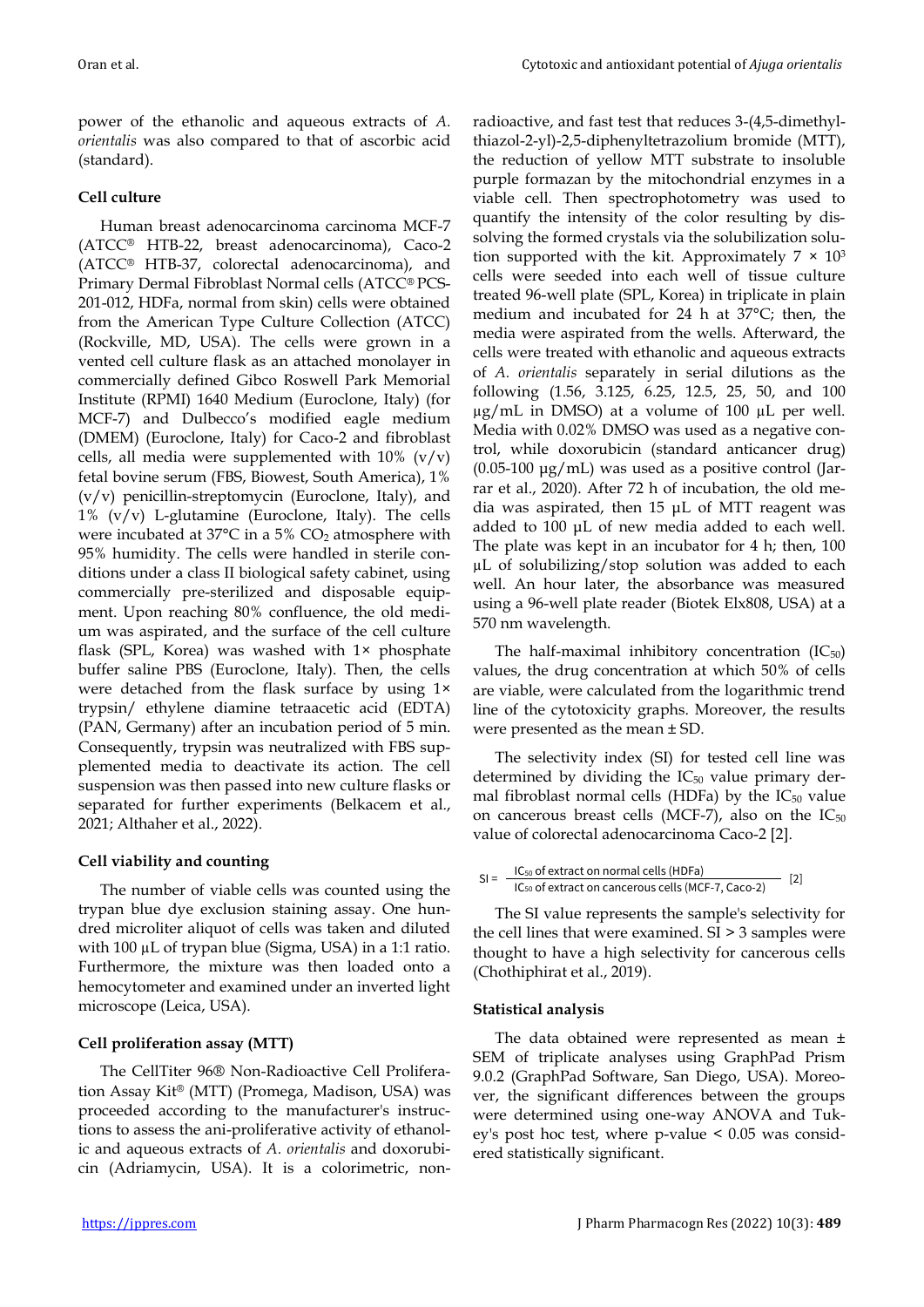

## **RESULTS AND DISCUSSION**

Oxidative stress has been associated with cancer initiation and progression by causing cells injury, DNA damage, enhancing gene mutations rate, genome instability, and altering cell metabolism and signaling (Kruk and Aboul-Enein, 2017; Liguori et al., 2018). Natural antioxidants protect against oxidative stress by protecting cellular components from free radical damage. Furthermore, they can block the generation of free radicals or disrupt the propagation of free radicals, reducing oxidative stress and improving immunological function (Khlebnikov et al., 2007). Finding natural antioxidants from natural sources has received much interest recently. Natural antioxidants found in plants, such as phenolic compounds and flavonoids, have antioxidant properties that target significant amounts of reactive oxygen intermediates, resulting in effective therapeutic strategies (Forni et al., 2019).

## **Phytochemical analysis**

The GC-MS analysis of the methanolic extract of *A. orientalis* aerial parts revealed 21 compounds, accounting for 94.5% of the total. The GC-MS spectrum of the extract is shown in Fig. 1. Moreover, 9 octadecenoic acid, methyl ester, (E)- (27.2%), hexadecanoic acid, methyl ester (12.8%), and methyl stearate (9.6%) were the predominant compounds. Minor compounds were also found, such as 3,4-dihydroxyphenylglycol (0.89%) and 2-octylcyclohexanone (0.32%). The compounds present in the extract belong to organic compounds, fatty acids methyl ester, longchain fatty aldehyde, aromatic fatty acid, fatty alcohol, and alcohol. The retention time, molecular formula, molecular weight, and the peak area percentage from the NIST17-1 library are shown in Table 1.

The chemical composition and biological properties of different *A. orientalis* extracts differed significantly. Even within the same species, the chemical composition of plants can differ. These variations are associated with several factors that may have a significant impact on the yield, composition, and biological activities, such as genetic background, environmental conditions, habitat, developmental stage, harvesting time, and extraction methods (Zouari et al., 2012).

Compared to other studies that reported the chemical composition of *A. orientalis*, there is a significant variation in the chemical composition. The main compounds of the volatile oil of the aerial parts of *A. orientalis* in Iran were germacrene-D (24.2%), βcubebene (18.3%), β-caryophyllene (16.9%), and  $α$ cubebene (5.3%) (Sajjadi and Ghannadi, 2004). On the other hand, β-pinene (23.5%), α-pinene (6.9%), limonene (10.8%), linalool (8.3%), and eugenol (7.7%) were the primary constituents of the essential oils of *A. chamaecistus* subsp. *scoparia* (Haghir Ebrahimabadi et al., 2016)**,** aromatic fatty acid, fatty alcohol, and alcohol.

## **Determination of total phenolic content (TPC) and total flavonoid content (TFC)**

The flavonoid content of both extracts of *A. orientalis* was evaluated by colorimetric assay, using quercetin as a standard flavonoid compound. TFC of *A. orientalis* in ethanolic and aqueous extracts was shown in Table 2. The total flavonoid content of the extracts was calculated from the regression equation of the calibration curve (Y =  $0.0124x + 0.5158$ ; R<sup>2</sup> = 0.991) and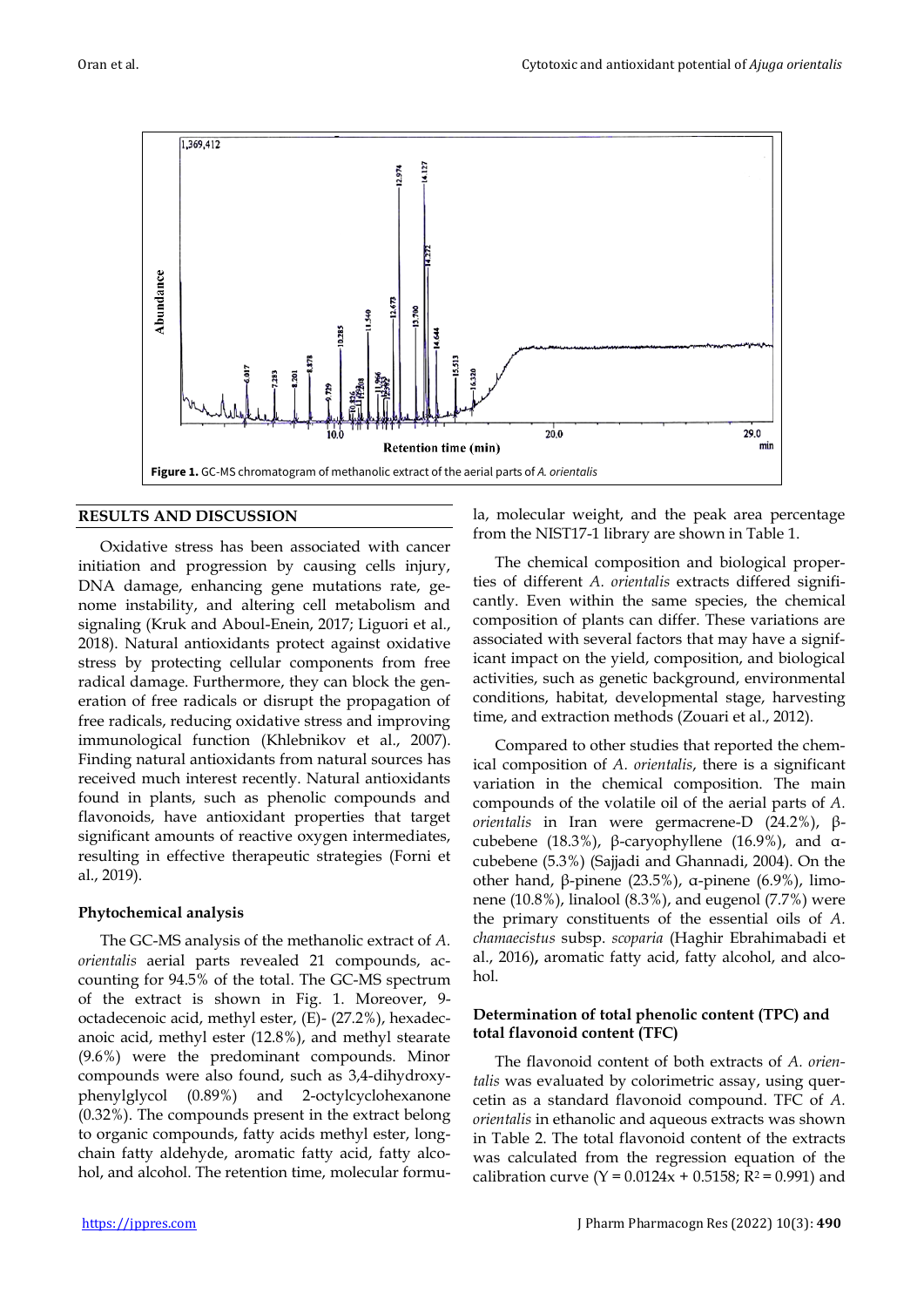expressed as mg quercetin equivalents (QE) per mg of extract where TFC in the ethanolic extract was higher than in the aqueous extract. On the other hand, total phenolic contents in both extracts of *A. orientalis* were determined by Folin-Ciocalteu assay using gallic acid as the standard. The absorbance values from various concentrations of gallic acid were used to generate the calibration curve. The total phenolic content was calculated from the regression equation of the linear calibration curve  $(Y = 0.0042x + 0.1195; R^2 = 0.994)$  and expressed as mg gallic acid equivalents (GAE) per gram of extract. As shown in Table 2 the ethanolic extract had higher TPC than the aqueous extract.

Plants contain many phytochemical compounds, including phenolic acid and flavonoid compounds. Because of their antioxidative and possibly anticarcinogenic properties, the effect of these phytochemicals is currently of great interest. In addition to their metal-chelating abilities, phenols and flavonoids act as free radical scavengers, reducing agents, and singlet oxygen quenchers. Because of their antioxidant activities in chelating redox-active metal ions, halting lipid-free radical chains, and reversing hydroperoxide conversions into reactive oxyradicals (Swallah et al., 2020).

*Ajuga* species contain a wide range of phenolic and flavonoid compounds, which may improve the antioxidant activities of extracts. The variation in phenolic and flavonoid content could also be attributed to the status of various secondary metabolites in other growing locations, genetic factors, or ecological factors (Toiu et al., 2019). Rauca et al. (2019) reported that the total phenolic and flavonoid contents of *A. genevensis*, *A. chamaepitys*, and *A. laxmannii* ethanolic extracts were higher than methanolic extracts. Furthermore, *A. reptans* and *A. genevensis* ethanolic and methanolic extracts showed higher phenolic than flavonoid contents (Toiu et al., 2019). The results of the previous studies were much higher than our study's phenolic and flavonoid contents. In another study, the total phenolic content from the ethanolic extract of *Ajuga chamaecistus* subsp. *scoparia* was 2.64 mg GAE/g DW (Movahhedin et al., 2016), which is lower than the *Ajuga* species considered herein.

**Table 1.** Gas chromatography mass spectrometry (GC-MS) analysis of methanolic extract of the aerial parts of *A. orientalis.*

| Peak<br>No. | <b>RT</b> | Compound                                                                           | Relative<br>area $(%)$ | M.W | M.F                       |
|-------------|-----------|------------------------------------------------------------------------------------|------------------------|-----|---------------------------|
| 1           | 6.0       | Benzoic acid, methyl ester                                                         | 5.3                    | 136 | $C_8H_8O_2$               |
| 2           | 7.3       | Unknown                                                                            |                        |     |                           |
| 3           | 8.2       | Cyclohexasiloxane, dodecamethyl-                                                   | 1.9                    | 444 | $C_{12}H_{36}O_6Si$       |
| 4           | 8.9       | Benzeneacetic acid, 3-methoxy-.alpha., 4-bis[(trimethylsilyl)oxy]-, ethyl ester    | 2.9                    | 370 | $C_{17}H_{30}O_5Si_2$     |
| 5           | 9.7       | Hexasiloxane, 1,1,3,3,5,5,7,7,9,9,11,11-dodecamethyl-                              | 1.3                    | 430 | $C_{12}H_{36}O_6Si$       |
| 6           | 10.3      | Mollugin, trimethylsilyl ether                                                     | 4.1                    | 356 | $C_{20}H_{24}O_4Si$       |
| 7           | 10.8      | 2-Octylcyclohexanone                                                               | 0.3                    | 210 | $C_{14}H_{26}O$           |
| 8           | 11.1      | 3,4-Dihydroxyphenylglycol, 4TMS derivative                                         | 0.9                    | 458 | $C_{20}H_{42}O_4Si_4$     |
| 9           | 11.2      | Pentadecanal-                                                                      | 1.2                    | 226 | $C_{15}H_{30}O$           |
| 10          | 11.5      | 4-(Trimethylsilyl) oxy-3-methylbenzoic acid, trimethylsilyl ester                  | 5.4                    | 296 | $C_{14}H_{24}O_3Si_2$     |
| 11          | 12.0      | Hexadecanal                                                                        | 1.3                    | 240 | $C_{17}H_{34}O$           |
| 12          | 12.2      | Unknown                                                                            |                        |     |                           |
| 13          | 12.4      | 2-Hexadecen-1-ol, 3,7,11,15-tetramethyl-, acetate, (2E,7R,11R)-                    | 1.1                    | 338 | $C_{22}H_{42}O_2$         |
| 14          | 12.7      | Benzeneacetic acid, alpha, 3, 4-tris [(trimethylsilyl) oxy]-, trimethylsilyl ester | 7.4                    | 472 | $C_{20}H_{40}O_5Si_4$     |
| 15          | 13.0      | Hexadecanoic acid, methyl ester                                                    | 12.8                   | 270 | $C_{17}H_{34}O_2$         |
| 16          | 13.7      | Cyclononasiloxane, octadecamethyl-                                                 | 5.4                    | 666 | $C_{18}H_{54}O_{9}Si_{9}$ |
| 17          | 14.1      | 9-Octadecenoic acid, methyl ester, (E)-                                            | 27.2                   | 296 | $C_{19}H_{36}O_2$         |
| 18          | 14.3      | Methyl stearate                                                                    | 9.6                    | 298 | $C_{19}H3_8O_2$           |
| 19          | 14.6      | 1,1,1,5,7,7,7-Heptamethyl-3,3-bis(trimethylsiloxy) tetrasiloxane                   | 4.8                    | 443 | $C_{13}H_{40}O_{5}Si_{6}$ |
| 20          | 15.5      | Unknown                                                                            |                        |     |                           |
| 21          | 16.3      | Ethyl 4-hydroxyphenylacetate, TBDMS derivative                                     | 1.7                    | 294 | $C_{16}H_{26}O_3Si$       |

RT: retention time; M.W: molecular weight; M.F: molecular formula.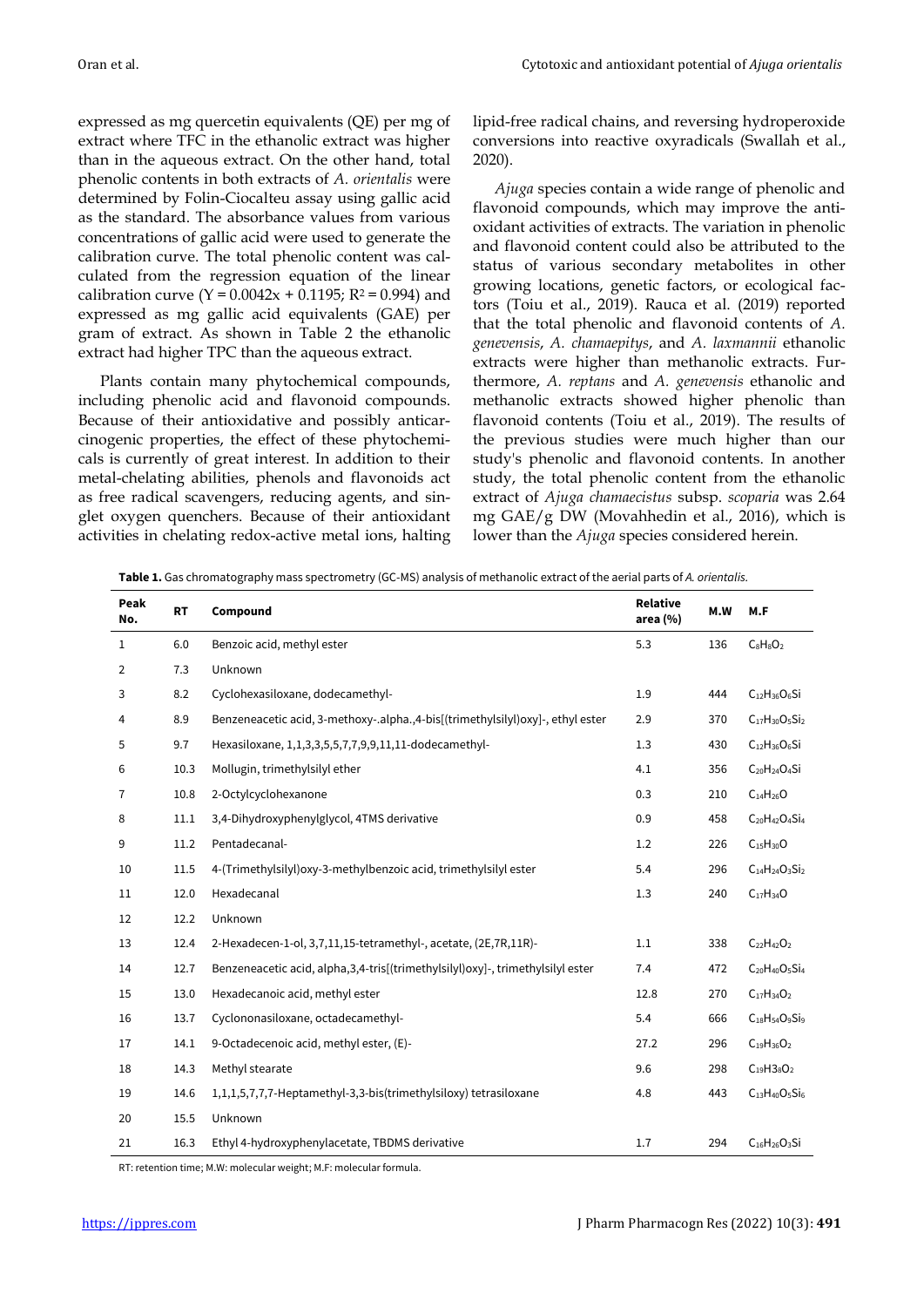**Table 2.** Total phenolics, and flavonoid contents of ethanolic and aqueous extracts of *A. orientalis.*

| Sample                          | <b>Total phenolics</b><br>(mg GAE/g of extract) | <b>Total flavonoid</b><br>(mg QE/g of extract) |  |  |
|---------------------------------|-------------------------------------------------|------------------------------------------------|--|--|
| A. orientalis ethanolic extract | $7.7 \pm 0.11$                                  | $7.9 \pm 0.24$                                 |  |  |
| A. orientalis aqueous extract   | $0.4 \pm 0.21$                                  | $0.2 \pm 0.22$                                 |  |  |

Values are represented as mean ± SEM (n = 3); GAE: gallic acid equivalent EQ: quercetin equivalent.



#### **Antioxidant capacity**

The antioxidant capacity of both extracts of *A. orientalis* were determined using DPPH radical scavenging assay and reducing power ability. The results were presented in Fig. 2A. In general, the results revealed that the ethanolic extract had a higher antioxidant activity than the aqueous extract. On the other hand, both extracts had lower antioxidant activity than ascorbic acid (standard).

The antiradical capacity of both extracts was assessed using DPPH free radical scavenging activity. The results were expressed as mean  $\pm$  SEM of IC<sub>50</sub>  $(\mu g/mL)$ . The data showed that the antioxidant activities of both extracts were significantly lower than that of ascorbic acid (standard). For the DPPH scavenging activity (ethanolic extract  $381.4 \pm 0.61$ ; aqueous extract 584.1  $\pm$  0.23 *vs.* ascorbic acid 28.7  $\pm$  0.51, p<0.01) as shown in Fig. 2A. On the other hand, the reducing power activity was higher in ethanolic extract (7110.0  $\pm$  0.36) than aqueous extract (15356.0  $\pm$  0.41) and significantly lower than ascorbic acid  $(91.50 \pm 0.12)$ (p<0.001), Fig. 2B.

The plants containing abundant phenols and flavonoid compounds are a probable source of natural antioxidants. The ability of phenolic compounds to act as reducing agents, electron donors, oxygen quenchers, or metal chelators is mainly attributable to their redox characteristics (Al-Mansoub et al., 2021). The antioxidant activity of *A. ciliata* Bunge (PAB) was reported by Zhang et al. (2019). Polyphenols from the mentioned plant showed considerable hydroxyl radical scavenging, superoxide anion radical scavenging,

and DPPH free radical scavenging abilities (Zhang et al., 2019). Additionally, the methanolic extract of *A. avi* exhibited significant phenolic compounds responsible for antioxidant and antidiabetic activities (Fettach et al., 2019). In our study, both extracts of *A. orientalis* showed lower antioxidant activities compared to the previous studies. The environmental conditions, particularly the plant's habitat, are factors affecting the formation of secondary active components in the plant and the antioxidant activity (Toiu et al., 2019).

#### **Cytotoxic activity**

*In vitro* assessment of antiproliferative activity of the ethanolic and aqueous extracts of *A. orientalis* against human cancer cell lines (MCF-7 and Caco-2) and normal dermal fibroblast cell line (HDFa) using the MTT assay showed that the aqueous extract of *A. orientalis* was very toxic against colon cancer line (Caco-2) compared to MCF-7 cell line and selective towards the HDFa (Table 3). The ethanolic extract of *A. orientalis* demonstrated a higher cytotoxic effect against the MCF-7 cell line than the Caco-2 cell line. Treatment of the ethanolic and aqueous extracts of *A. orientalis* for 72 h revealed no cytotoxic activity towards HDFa normal dermal fibroblast cell line with IC<sub>50</sub> values 227.2  $\pm$  0.02 and 119.3  $\pm$  0.03 µg/mL, respectively. In addition, the results were compared to the standard cytotoxic drug (doxorubicin) (Table 3). Moreover, compared to non-cancerous cells, the ethanolic extract of *A. orientalis* demonstrated high selectivity against MCF-7 cancer cells and low selectivity against Caco-2 cells. On the other hand, the aqueous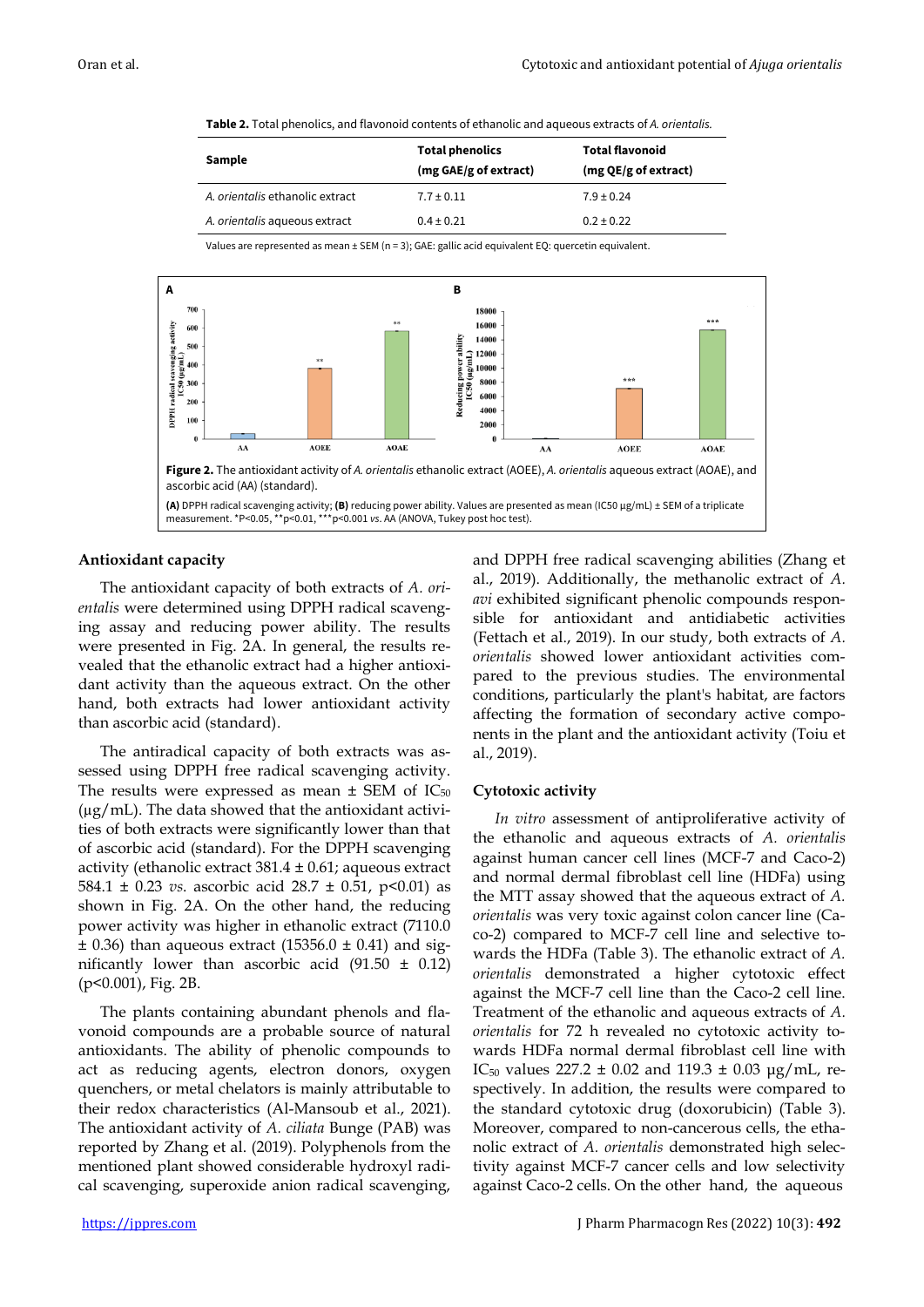| <b>Cell line</b>              | A. orientalis ethanolic<br>extract<br>$IC_{50} (\mu g/mL)$ | <b>SI</b> | A. orientalis aqueous<br>extract<br>$IC_{50} (\mu g/mL)$ | <b>SI</b> | <b>Doxorubicin</b><br>(standard)<br>$IC_{50} (\mu g/mL)$ | SI    |
|-------------------------------|------------------------------------------------------------|-----------|----------------------------------------------------------|-----------|----------------------------------------------------------|-------|
| MCF-7 breast cancer           | $59.32 \pm 0.04*$                                          | 4.67      | $29.37 \pm 0.10$ **                                      | 4.06      | $0.375 \pm 0.001$ **                                     | 0.096 |
| Caco-2 colon cancer           | $239.8 \pm 0.01$                                           | 1.16      | $2.059 \pm 0.01***$                                      | 57.94     | $0.247 \pm 0.02$ **                                      | 0.146 |
| HDFa normal dermal fibroblast | $277.2 \pm 0.02$                                           |           | $119.3 \pm 0.03$                                         |           | $0.036 \pm 0.02$ ***                                     |       |

**Table 3.** Cytotoxicity and selectivity index (SI) of ethanolic and aqueous extracts of *A. orientalis* and doxorubicin on MCF-7, Caco-2 and HDFa cell lines at 72 h of treatment.

Data are represented as mean ± SD of three independent readings. Doxorubicin was used as standard cytotoxic drug. \*p<0.05, \*\*p<0.01, \*\*\*p<0.001. SI: selectivity index, a SI value > 3 indicates high selectivity (Chothiphirat et al., 2019).

extract exhibited remarkable selectivity against both tested cancer cells. While doxorubicin showed very low selectivity.

On the other hand, the antiproliferative activity of ajugalide-B (ATMA) from *A. taiwanensis* was tested against a variety of human cancer cell lines, including lung adenocarcinoma (A549) gastric carcinoma (AGS), hepatoma (HepG2), and colon carcinoma (HT29). ATMA disrupted the focal adhesion complex and decreased phosphorylation by paxillin and focal adhesion kinase (FAK) phosphorylation. Also, it reduced the tumorigenic and metastatic abilities of human lung cancer cell line A549 (Chiou et al., 2012). Furthermore, the cytotoxic effect of *A. chamaecistus* ssp. *tomentella* (using various extracts) against various cell lines, including colon carcinoma (HT-29), colorectal adenocarcinoma cells (Caco-2), breast ductal carcinoma (T47D), and Swiss mouse embryo fibroblasts (NIH-3T3) was investigated. The (n-hexane) extract was cytotoxic against all cancer cell lines tested, whereas the diethyl ether fraction had moderately cytotoxic against HT-29 (Sadati et al., 2012).

In addition, the antiproliferative potential of ethanolic extracts of *A. genevensis*, *A. chamaepitys*, and *A. laxmannii* on murine colon carcinoma cell line (C26) and murine melanoma cell line (B16.F10) was assessed by Rauca et al. (2019). The ethanolic extract of *A. laxmannii* demonstrated the most potent cytotoxicity (IC<sub>50</sub> = 176.3 and 236.8 μg/mL) on C26 cells and B16.F10 cells, respectively. Our results in this study were consistent with the above research regardless of the plant species, type of cells, and the dosages used.

Furthermore, the selectivity index (SI) shows the high selective effects of the ethanolic extract of *A. orientalis* against MCF-7 cancer cells (SI > 3) and low selectivity against Caco-2 cells (SI < 3) *versus* noncancerous cells (Chothiphirat et al., 2019). Additionally, *A. orientalis* aqueous extract demonstrated high selectivity (SI > 3) against both cancerous cells (MCF-7 and Caco-2), respectively. On the other hand, doxorubicin showed low selectivity against both cancerous cells (Table 3).

# **CONCLUSION**

The findings of our study demonstrated that the ethanolic extract of *A. orientalis* has higher phenolic and flavonoid contents than aqueous extract. In addition to that, both extracts of the mentioned plant showed moderate *in vitro* antioxidant activity. *In vitro* antiproliferative effect of ethanolic extract of *A. orientalis* reported potent cytotoxic effect against the MCF-7 cell line. Compared with the aqueous extract of *A. orientalis* was very toxic against the colon cancer line (Caco-2). Also, both extracts did not exert any cytotoxic effect towards HDFa normal dermal fibroblast cell line, which indicates the potential chemopreventive role of *A. orientalis* against breast and colon cancer. Further studies should be carried out to study the underlying mechanism of cytotoxicity and isolate the bioactive compounds.

# **CONFLICT OF INTEREST**

The authors declare no conflicts of interest.

# **ACKNOWLEDGMENTS**

The authors express their gratitude to the Department of Biological Sciences and the School of Medicine at the University of Jordan for the provided facilities for carrying out this research. Furthermore, many appreciations to Mr. Bilal Ayasrah for his assistance. This research did not receive any specific grant from funding agencies in the public, commercial, or not-for-profit sectors.

# **REFERENCES**

- Afifi F, Abu-Irmaileh B (2000) Herbal medicine in Jordan with special emphasis on less commonly used medicinal herbs. J Ethnopharmacol 72(1-2): 101–110.
- Al-Mansoub MA, Asif M, Revadigar V, Hammad MA, Chear NJ-Y, Hamdan MR, Abdul Majid A, Asmawi M, Murugaiyah V (2021) Chemical composition, antiproliferative and antioxidant attributes of ethanolic extract of resinous sediment from *Etlingera elatior* (Jack.) inflorescence. Braz J Pharm Sci 57: e18954.
- Althaher A, Oran S, Bustanji Y (2020) Phytochemical analysis, *in vitro* assessment of antioxidant properties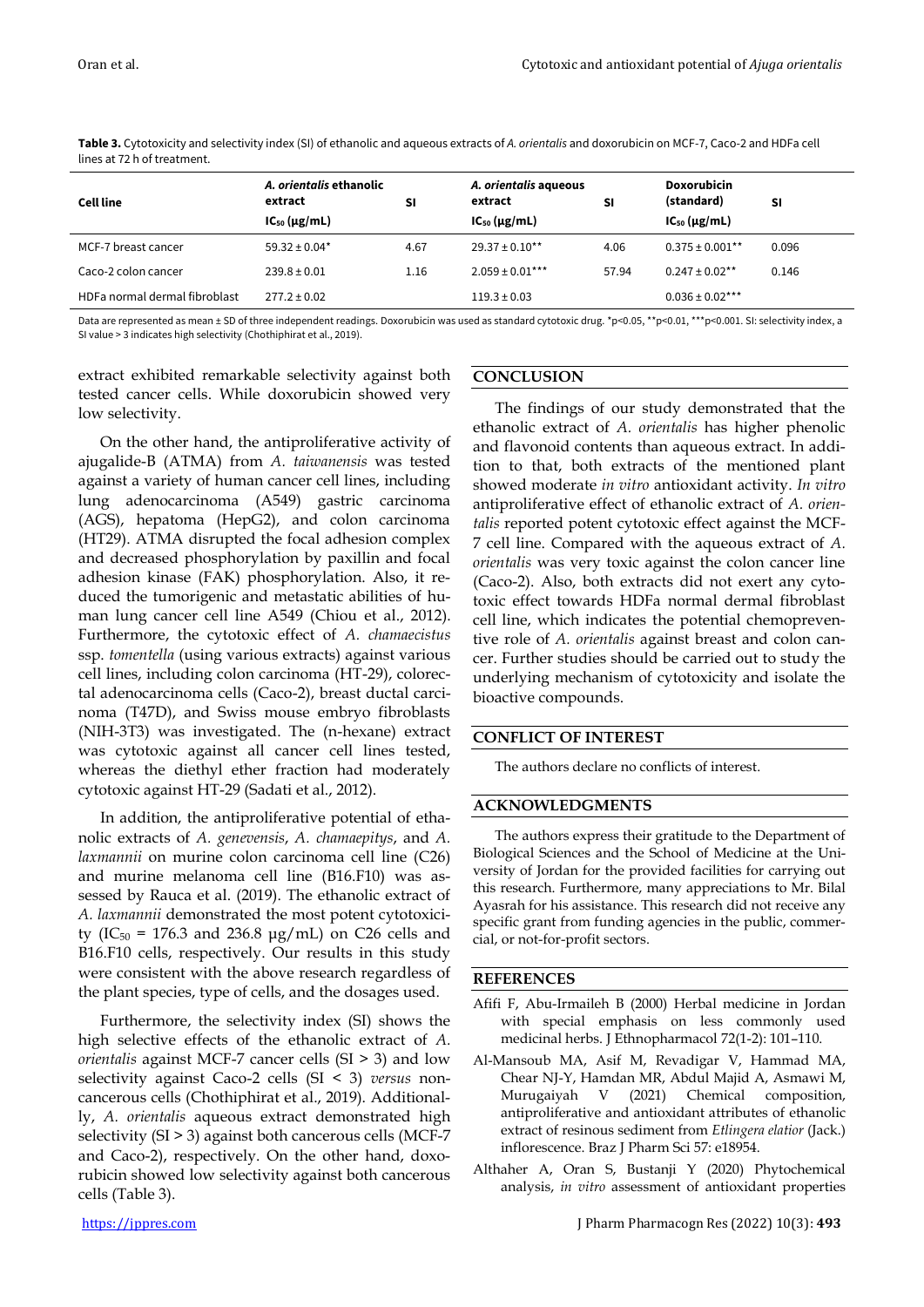and cytotoxic potential of *Ruta chalepensis* L. essential oil. J Essent Oil-Bear Plants 23: 1409–1421.

- Althaher AR, Oran SA, Bustanji YK (2022) Induction of apoptosis by *Ruta chalepensis* L. essential oil in human breast cancer cells (MCF-7). J Pharm Pharmacogn Res 10: 73–83.
- Belkacem N, Khettal B, Hudaib M, Bustanji Y, Abu-Irmaileh B, Amrine CS (2021) Antioxidant, antibacterial, and cytotoxic activities of *Cedrus atlantica* organic extracts and essential oil. Eur J Integr Med 42: 101292.
- Benslama A, Harrar A, Gul F, Demirtas I (2017) Phenolic compounds, antioxidant and antibacterial activities of *Zizyphus lotus* L. leaves extracts. Nat Prod J 7: 316–322.
- Chen Y-X, Liu X-Y, Xiao Z, Huang Y-F, Liu B (2016) Antioxidant activities of polysaccharides obtained from *Chlorella pyrenoidosa* via different ethanol concentrations. Int J Biol Macromol 91: 505–509.
- Chiou C-T, Kuo Y-H, Chan Y-Y, Juang S-H, Chan H-H, Wu T-S (2012) Ajugalide-B (ATMA) is an anoikis-inducing agent from *Ajuga taiwanensis* with antiproliferative activity against tumor cells *in vitro*. Phytochemistry 80: 64–69.
- Chothiphirat A, Nittayaboon K, Kanokwiroon K, Srisawat T, Navakanitworakul R (2019) Anticancer potential of fruit extracts from *Vatica diospyroides* symington type SS and their effect on program cell death of cervical cancer cell lines. Sci World J 2019: 5491904.
- Cocquyt K, Cos P, Herdewijn P, Maes L, Van den Steen PE, Laekeman G (2011) *Ajuga Remota* Benth.: From ethnopharmacology to phytomedical perspective in the treatment of malaria. Phytomedicine 18: 1229–1237.
- Fettach S, Mrabti HN, Sayah K, Bouyahya A, Salhi N, Cherrah Y, Cherrah Y, El-Abbes F (2019) Phenolic content, acute toxicity of *Ajuga iva* extracts and assessment of their antioxidant and carbohydrate digestive enzyme inhibitory effects. S Afr J Bot 125: 381–385.
- Forni C, Facchiano F, Bartoli M, Pieretti S, Facchiano A, D'Arcangelo D, Norelli S, Valle G, Nisini R, Beninati S, Tabolacci C, Jadeja R (2019) Beneficial role of phytochemicals on oxidative stress and age-related diseases. Biomed Res Int 2019: 8748253.
- Freshet A, Daniel S, Eyasu M (2017) Antihyperglycemic and antihyperlipidemic activities of ethanol extract of *Ajuga remota* Benth (Harmegusa) leaves in streptozotocin induced diabetic rats. Afr J Pharm Pharmacol 11: 17–24.
- Gautam R, Jachak SM, Saklani A (2011) Anti-inflammatory effect of *Ajuga bracteosa* wall ex Benth. mediated through cyclooxygenase (COX) inhibition. J Ethnopharmacol 133: 928–930.
- Haghir Ebrahimabadi A, Noohi M, Shahbazi-Alavi H, Batooli H (2016) Antibacterial properties of *Ajuga chamaecistus* subsp. *scoparia* and chemical composition of its oils. J Medicinal Plants By-products 5: 67–73.
- Jarrar Y, Zihlif M, Al Bawab AQ, Sharab A (2020) Effects of intermittent hypoxia on expression of glucose metabolism genes in MCF7 breast cancer cell line. Curr Cancer Drug Targets 20: 216–222.
- Khlebnikov AI, Schepetkin IA, Domina NG, Kirpotina LN, Quinn MT (2007) Improved quantitative structure– activity relationship models to predict antioxidant activity of flavonoids in chemical, enzymatic, and cellular systems. Bioorg Med Chem 15: 1749–1770.
- Konappa N, Udayashankar A, Krishnamurthy S, Pradeep C, Chowdappa S, Jogaiah S (2020) GC–MS analysis of phytoconstituents from *Amomum nilgiricum* and molecular docking interactions of bioactive serverogenin acetate with target proteins. Sci Rep 10: 16438.
- Kruk J, Aboul-Enein H (2017) Reactive oxygen and nitrogen species in carcinogenesis: Implications of oxidative stress on the progression and development of several cancer types. Mini Rev Med Chem 17: 904-919.
- Lichota A, Gwozdzinski K (2018) Anticancer activity of natural compounds from plant and marine environment. Int J Mol Sci 19(11): 3533.
- Liguori I, Russo G, Curcio F, Bulli G, Aran L, Della-Morte D, Gargiulo G, Testa G, Cacciatore F, Bonaduce D, Abete P (2018) Oxidative stress, aging, and diseases. Clin Interv Aging 13: 757–772.
- Movahhedin N, Zengin G, Bahadori M, Sarikurkcu C, Bahadori S, Dinparast L (2016) *Ajuga chamaecistus* subsp. *scoparia* (Boiss.) Rech.f.: A new source of phytochemicals for antidiabetic, skin-care and neuroprotective uses. Ind Crops Prod 94: 89–96.
- Oran S, Al-Eisawi D (1998) Check-list of medicinal plants in Jordan. Dirasat 25: 84–112.
- Pisoschi A, Pop A (2015) The role of antioxidants in the chemistry of oxidative stress: A review. Eur J Med Chem 97: 55–74.
- Rauca V, Vlase L, Casian T, Sesarman A, Gheldiu A, Mocan A, Banciu M, Toiu A (2019) Biologically active *Ajuga* species extracts modulate supportive processes for cancer cell development. Front Pharmacol 10: 334.
- Sadati N, Jenett-Siems K, Siems K, Ardekania MR, Hadjiakhoondi A, Akbarzadeh T, Ostad S, Khanavi M (2012) Major constituents and cytotoxic effects of *Ajuga chamaecistus* ssp. *tomentella*. Z Naturforsch C J Biosci 67: 275–281.
- Sajjadi SE, Ghannadi A (2004) Volatile oil composition of the aerial parts of *Ajuga orientalis* L. from Iran. Z Naturforsch C J Biosci 59: 166–168.
- Sunoqrot S, Orainee B, Alqudah DA, Daoud F, Alshaer W (2021) Curcumin-tannic acid-poloxamer nanoassemblies enhance curcumin's uptake and bioactivity against cancer cells *in vitro*. Int J Pharm 610: 121255.
- Swallah MS, Sun H, Affoh R, Fu H, Yu H (2020) Antioxidant potential overviews of secondary metabolites (polyphenols) in fruits. Int J Food Sci 2020: 9081686.
- Tambe V, Bhambar R (2014) Estimation of total phenol, tannin, alkaloid and flavonoid in *Hibiscus tiliaceus* Linn. wood extracts. J Pharmacogn Phytochem 2: 41–47.
- Toiu A, Mocan A, Vlase L, Pârvu A, Vodnar D, Gheldiu A, Moldovan C, Oniga I (2019) Comparative phytochemical profile, antioxidant, antimicrobial and *in vivo* anti-inflammatory activity of different extracts